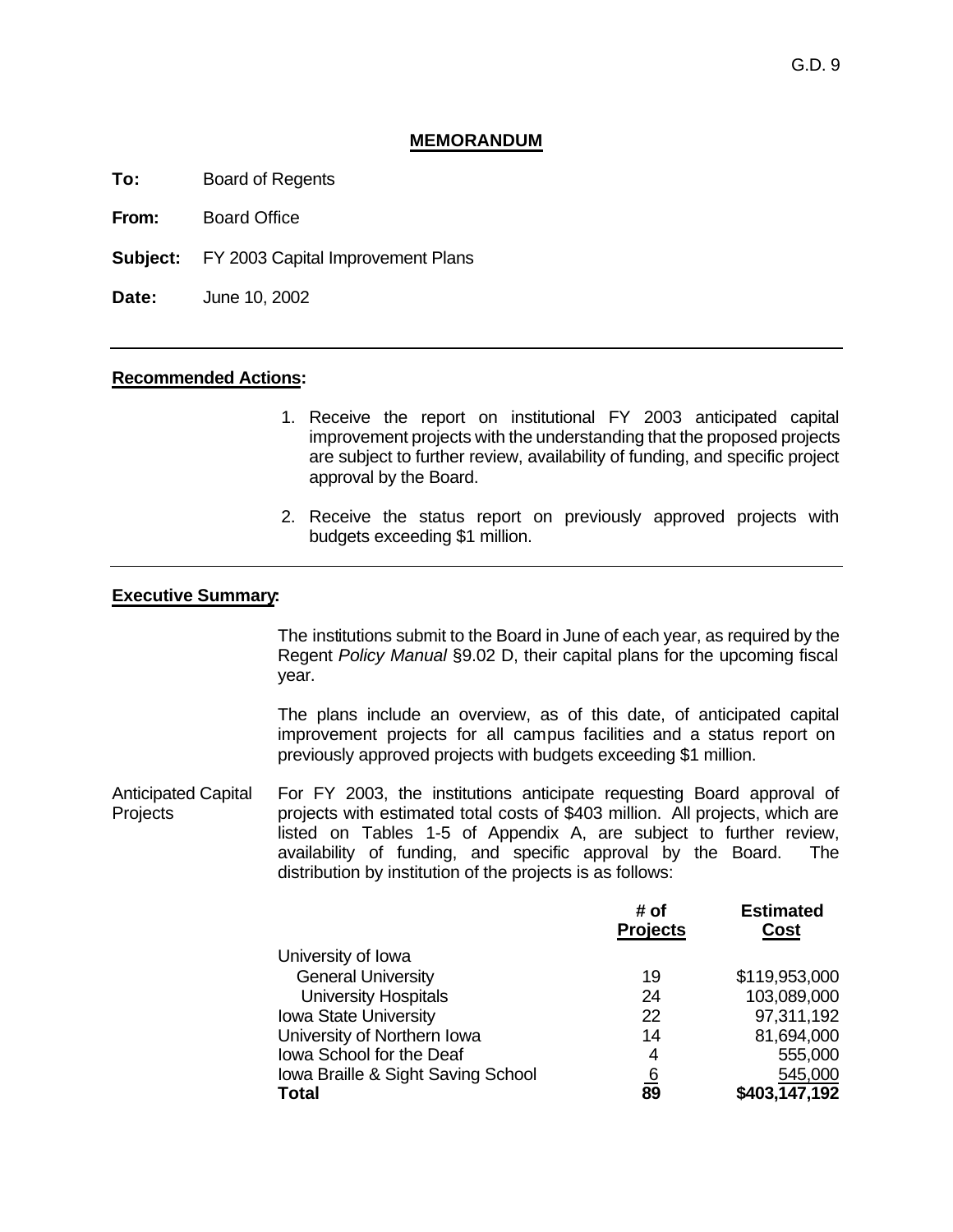- Source of Funds Of the \$403 million, Improvement Funds and Revenue Bonds of Self-Supporting Enterprises would finance more than \$116 million in project costs. Funding from UIHC Building Usage Funds and Revenue Bonds would total more than \$103 million. Other major sources of funds include: state appropriations (\$75 million) and gifts (\$71 million).
- New Construction New building projects total \$179 million. The Board has previously granted permission to proceed with 10 of the 13 new building projects; the estimated cost of these 10 projects is \$161 million. (The projects are included in the plans because the Board has not yet approved a project description and budget.)
- Other Projects The plans include projects to address fire and environmental safety; building deferred maintenance; and utility expansion, improvements and deferred maintenance. Also included are remodel / renovation projects, parking and exterior improvements, and institutional roads projects. The estimated cost of projects other than new construction total \$224 million.
- Residence System Within the plans are projects for the university residence systems that total more than \$48 million. Included are upgrades to the piping systems in Mayflower Residence Hall at the University of Iowa, construction of Union Drive Suite Building 2 at Iowa State University, and the Towers Dining Center Improvement project at the University of Northern Iowa.
- Status Report Approximately \$537 million in previously approved projects with budgets exceeding \$1 million are in progress.
	- Of this amount, projects totaling \$189 million are scheduled to be completed in FY 2003.
	- Construction will continue during FY 2003 on \$196 million in projects.
	- Previously approved projects for which construction is scheduled to begin in FY 2003 total \$152 million.

The projects are summarized in the main body of this report and listed on Tables 6-8 of Appendix A.

Construction will also likely start in FY 2003 on some projects included on the anticipated list after appropriate Board approvals.

Appendix A Appendix A contains eight tables with details about these projects:

| Table | FY 2003 Anticipated Capital Projects | Page(s)  |
|-------|--------------------------------------|----------|
|       | University of Iowa / UIHC            | 8, 9, 10 |
| 2     | <b>Iowa State University</b>         | 11, 12   |
| 3     | University of Northern Iowa          | 13, 14   |
| 4     | Iowa School for the Deaf             | 15       |
| 5     | Iowa Braille and Sight Saving School | 16       |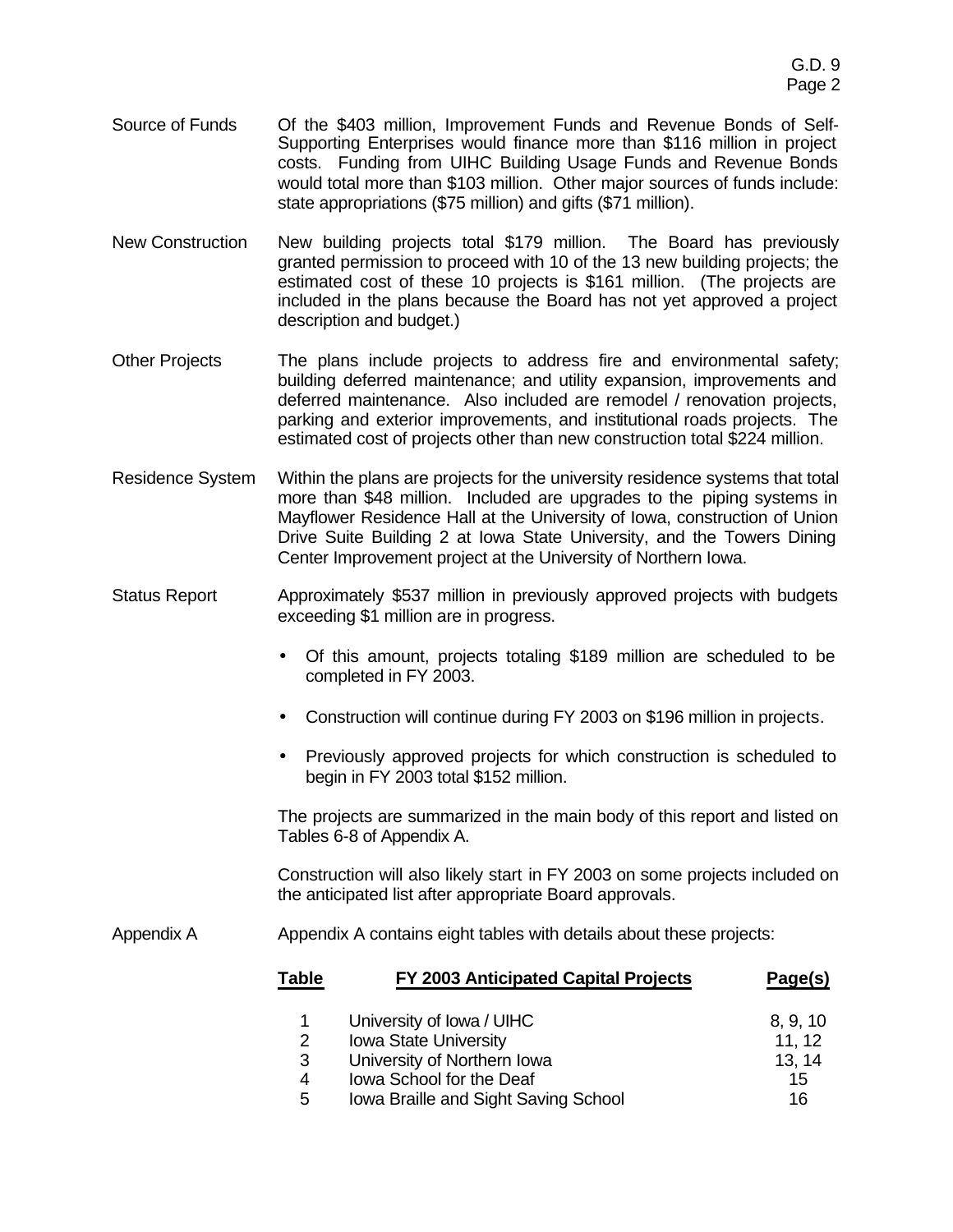#### **Table FY 2003 Anticipated Capital Projects Page(s)**

#### **Status Reports**

- 6 Status Report for Previously Approved Capital Projects with Budgets Exceeding \$1 Million for Which Construction will be Completed During FY 2003 17
- 7 Status Report for Previously Approved Capital Projects with Budgets Exceeding \$1 Million for Which Construction will Continue During FY 2003 18
- 8 Status Report for Previously Approved Capital Projects with Budgets Exceeding \$1 Million for Which Construction is Expected to Begin in FY 2003 19

#### **Strategic Plan:**

Presentation of the plans is consistent with Objective 4.3 of the Board's Strategic Plan which provides for the maintenance and acquisition of physical facilities and equipment to meet stewardship responsibilities and changing institutional needs.

#### **Background and Analysis:**

The annual capital plans, in conjunction with the operating budgets, provide an overview of institutional plans and priorities for the upcoming fiscal year.

The plans provide the "first opportunity" for comment on proposed FY 2003 projects. All projects included are subject to Regent processes for capital projects including approval of project descriptions and budgets, architectural/engineering agreements, and schematic designs.

Development of the FY 2003 plans has been difficult due to the uncertainty in the amount of operating state appropriations, which directly affects institutional allocations for the budget line – building repairs (renewal). Some of the projects listed in the Appendix will only be able to be accomplished should additional funds become available. Projects which have been specifically identified as being contingent upon funding are noted in the Appendix.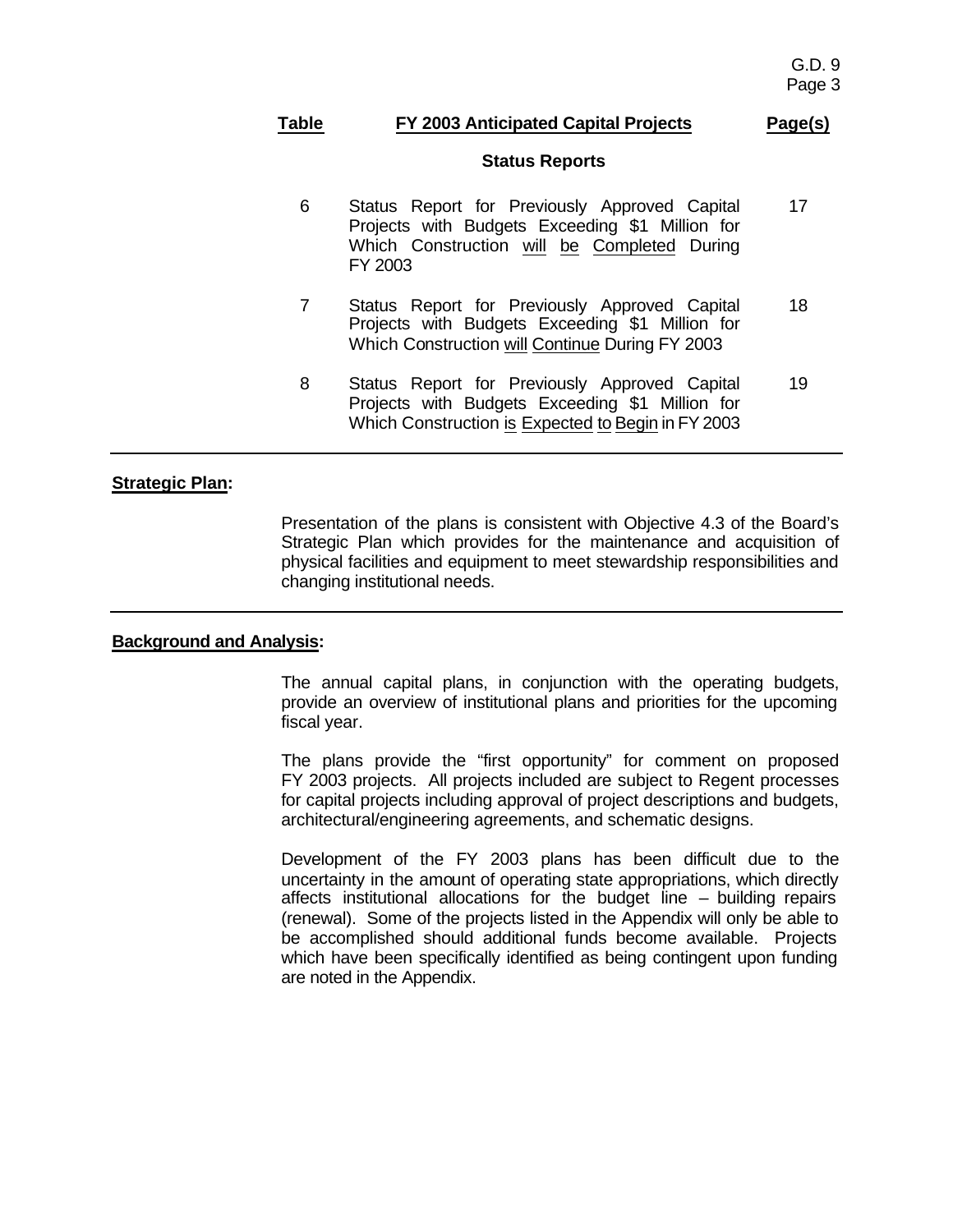| Anticipated Projects The distribution by type of project (as categorized by the institutions) is |
|--------------------------------------------------------------------------------------------------|
| as follows:                                                                                      |

| <b>Type of Project</b> | <b>Category</b>                                                                                                                                                                   | <b>Estimated</b><br>Cost                                                             |
|------------------------|-----------------------------------------------------------------------------------------------------------------------------------------------------------------------------------|--------------------------------------------------------------------------------------|
|                        | Fire and Environmental Safety<br><b>Building Deferred Maintenance</b><br>Utility Expansion/Improvements/Deferred<br>Maintenance                                                   | \$11,320,000<br>10,590,092<br>51,497,000                                             |
|                        | Remodel/Renovation<br>Parking Improvements<br><b>New Building Construction</b><br><b>Institutional Roads</b><br>Other<br><b>Total</b>                                             | 110,707,100<br>17,880,000<br>179,166,000<br>4,957,000<br>17,030,000<br>\$403,147,192 |
| <b>Major Projects</b>  | Major projects include:                                                                                                                                                           |                                                                                      |
| <b>SUI</b>             | University of Iowa                                                                                                                                                                |                                                                                      |
|                        | Construction of the Pomerantz Center, Dey House Addition, Art<br>Building, and Classroom / Journalism Building.                                                                   |                                                                                      |
|                        | The Board has previously granted permission to proceed with<br>each of these projects and has approved the schematic designs<br>for the Art and Classroom / Journalism Buildings; |                                                                                      |
|                        | Expansion of the West Campus Chilled Water Plant;                                                                                                                                 |                                                                                      |
|                        | Replacement of Domestic Water and HVAC Piping Systems in<br>Mayflower Residence Hall; and                                                                                         |                                                                                      |
|                        | Expansion of the Melrose Avenue Parking Facility.                                                                                                                                 |                                                                                      |
| <b>UIHC</b>            | University of Iowa Hospitals and Clinics                                                                                                                                          |                                                                                      |
|                        | Construction of the Center of Excellence in Image Guided Radiation<br>Therapy; and                                                                                                |                                                                                      |
|                        | Completion of shell space for the Women's Health Center and<br>Dermatology Ambulatory Clinic Facilities.                                                                          |                                                                                      |

• The Board has previously granted permission to proceed with each of these projects.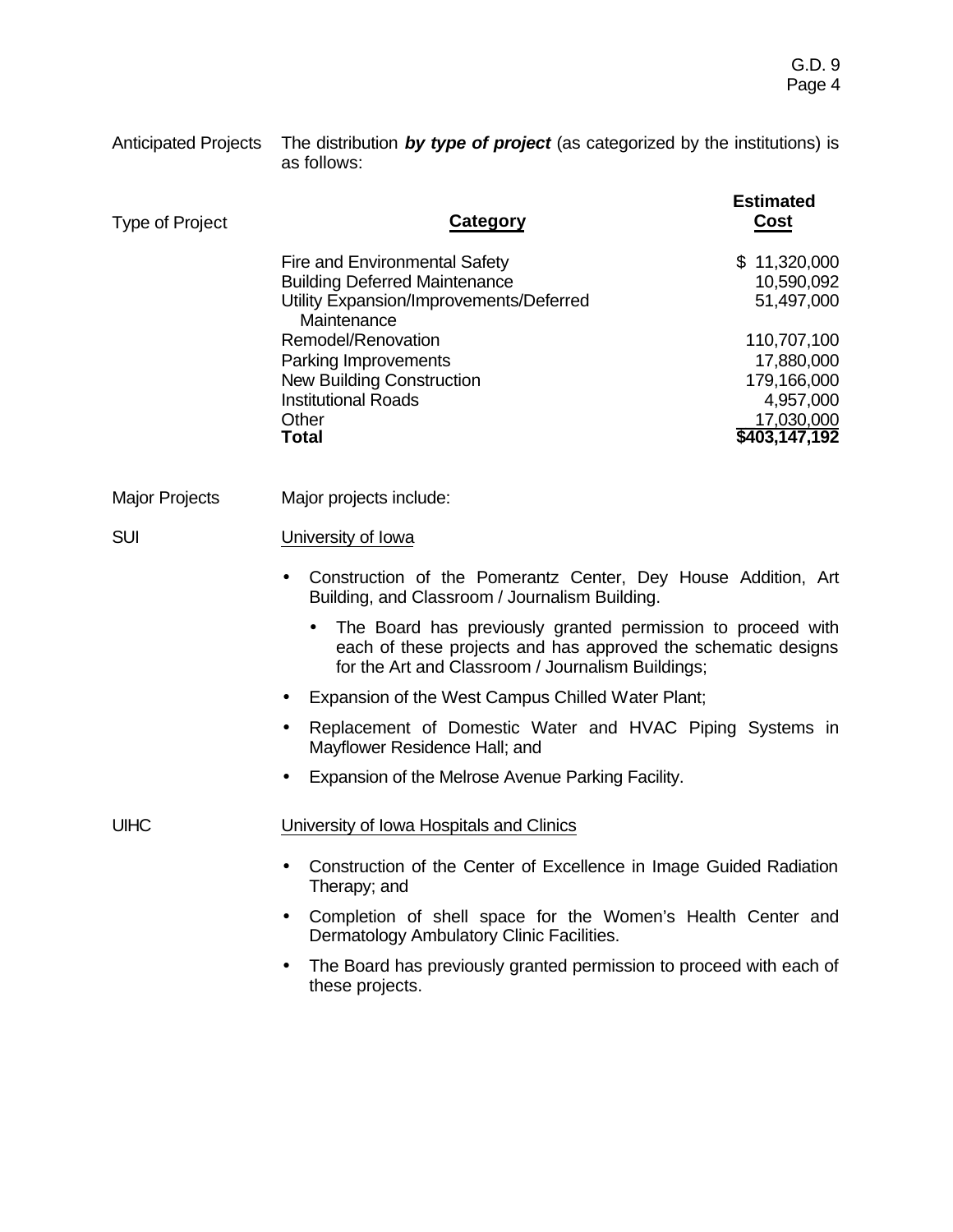| <b>ISU</b>      | <b>Iowa State University</b>                                                                                                                                                                                                                                                                                                               |                          |
|-----------------|--------------------------------------------------------------------------------------------------------------------------------------------------------------------------------------------------------------------------------------------------------------------------------------------------------------------------------------------|--------------------------|
|                 | Construction of a Regulated Materials Building, Indoor Multipurpose<br>Use and Training Facility and Union Drive Suite Building 2;                                                                                                                                                                                                         |                          |
|                 | The Board previously granted permission to proceed with each of<br>these projects.                                                                                                                                                                                                                                                         |                          |
|                 | Dairy Farm Relocation;                                                                                                                                                                                                                                                                                                                     |                          |
|                 | SF 2316 (2002 session) directs lowa State University to develop a<br>plan (to be approved by the Board) to sell the 1,100 acres of farm<br>land (dairy breeding research farm) within the Ankeny city limits<br>and use the proceeds to establish a new dairy research and dairy<br>teaching facility or for the Plant Sciences Institute. |                          |
|                 | Renovation of Morrill Hall; and                                                                                                                                                                                                                                                                                                            |                          |
|                 | Purchase and Installation of a New Steam Turbine Generator.<br>$\bullet$                                                                                                                                                                                                                                                                   |                          |
| <b>UNI</b>      | University of Northern Iowa                                                                                                                                                                                                                                                                                                                |                          |
|                 | Construction of the McLeod USA Center / Human Performance<br>Center;                                                                                                                                                                                                                                                                       |                          |
|                 | Renovation of East Gym into an Innovative Teaching Center; and<br>$\bullet$                                                                                                                                                                                                                                                                |                          |
|                 | Towers Dining Center Improvements project.<br>$\bullet$                                                                                                                                                                                                                                                                                    |                          |
|                 | The Board has previously granted permission to proceed with each of<br>these projects; the schematic design for the Towers Dining Center<br>project will be presented to the Board at the June meeting.                                                                                                                                    |                          |
| Source of Funds | The distribution of the proposed projects by source of funds is as<br>follows:                                                                                                                                                                                                                                                             |                          |
|                 | <b>Fund Source</b>                                                                                                                                                                                                                                                                                                                         | <b>Amount</b>            |
|                 | Improvement Funds and Revenue Bonds of Self-<br><b>Supporting Enterprises</b>                                                                                                                                                                                                                                                              | \$116,475,000            |
|                 | <b>UIHC Building Usage Funds and Revenue Bonds</b>                                                                                                                                                                                                                                                                                         | 103,089,000              |
|                 | Gifts                                                                                                                                                                                                                                                                                                                                      | 71,181,000               |
|                 | Capital Appropriations / Project Funds                                                                                                                                                                                                                                                                                                     | 60,141,100               |
|                 | <b>Federal Funds Including Grants</b>                                                                                                                                                                                                                                                                                                      | 16,000,000<br>14,085,092 |
|                 | Operating Budgets - Building Repair / Gen. University<br>Land Sale Proceeds (ISU)                                                                                                                                                                                                                                                          | 15,000,000               |
|                 | <b>Institutional Roads Funds</b>                                                                                                                                                                                                                                                                                                           | 3,300,000                |
|                 | <b>Treasurer's Temporary Investments</b>                                                                                                                                                                                                                                                                                                   | 3,718,000                |
|                 | Other                                                                                                                                                                                                                                                                                                                                      | 158,000                  |
|                 | <b>Total</b>                                                                                                                                                                                                                                                                                                                               | \$403,147,192            |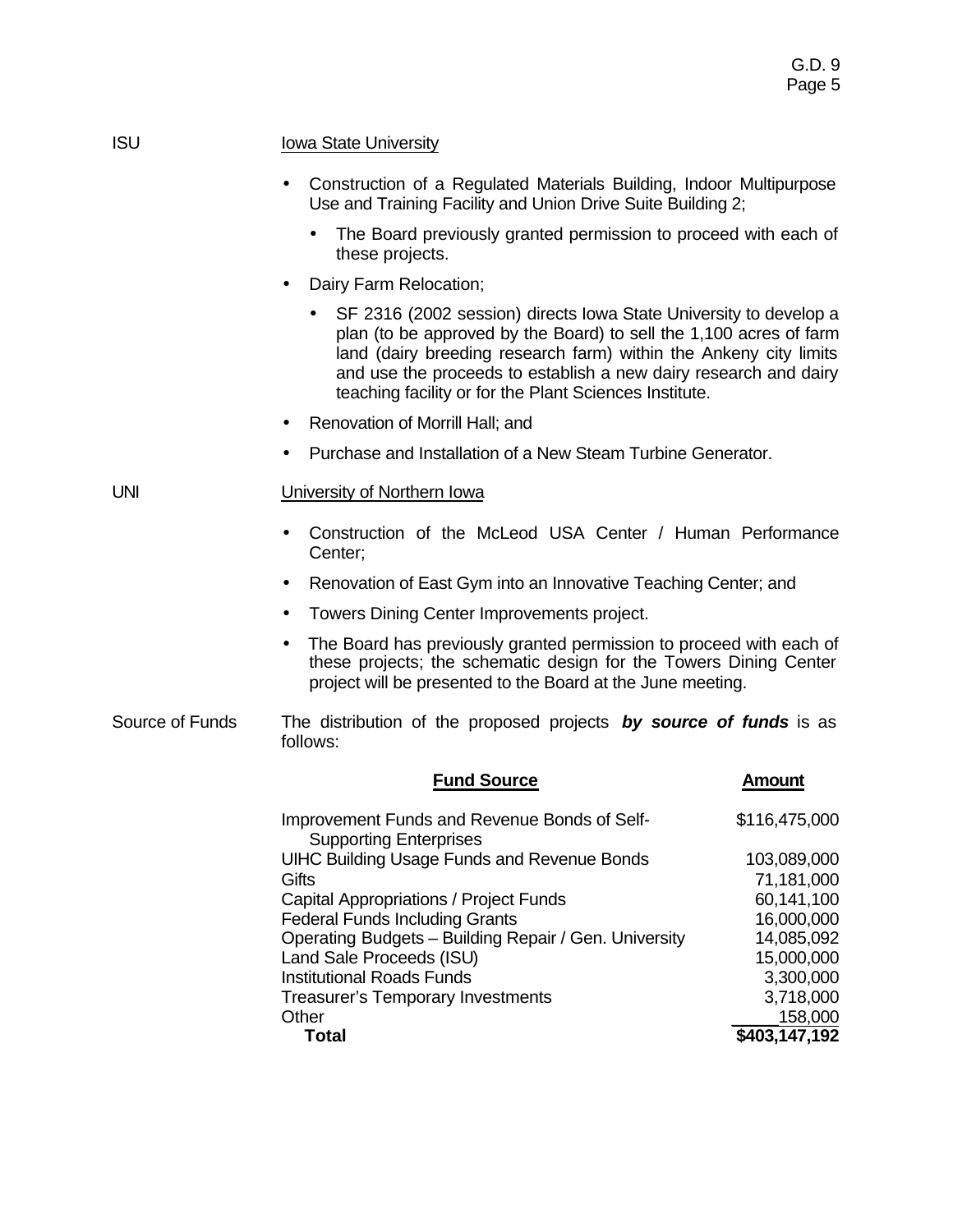Projects for which the Board has granted permission to proceed with project planning are noted on Tables 1-5 of Appendix A.

Descriptions of the projects included in the FY 2003 plans can be found in the Regent Exhibit Book.

- Status Report Tables  $6 8$ , Appendix A, provide a status report for the previously approved projects with budgets exceeding \$1 million.
- Projects to be **Completed** Twenty-nine projects with project budgets totaling \$189 million are scheduled to be completed during FY 2003.

The largest projects are:

SUI University of Iowa

- Medical Education and Biomedical Research Facility (\$58 million); and
- Hawkeye Athletic / Recreation Facilities Complex Phase 1 (\$9.7 million).
- ISU Iowa State University
	- Union Drive Suite Building 1 (\$21.3 million);
	- Roy J. Carver Co-Laboratory (\$18.5 million);
	- Gilman Hall Systems Upgrade (\$11 million); and
	- Reiman Gardens Conservatory (\$10.2 million).

Continuation of **Construction** Construction will continue during FY 2003 on 11 projects with project budgets totaling \$196 million. Included are:

SUI University of Iowa

- Biological Sciences Renovation / Replacement Phase 2 (\$17.1 million); and
- Blank Honors Center (\$13.9 million).
- ISU Iowa State University
	- Gerdin Business Building (\$25.1 million); and
	- Hoover Hall Component, Engineering Teaching & Research Complex (budget for complex - \$63.7 million).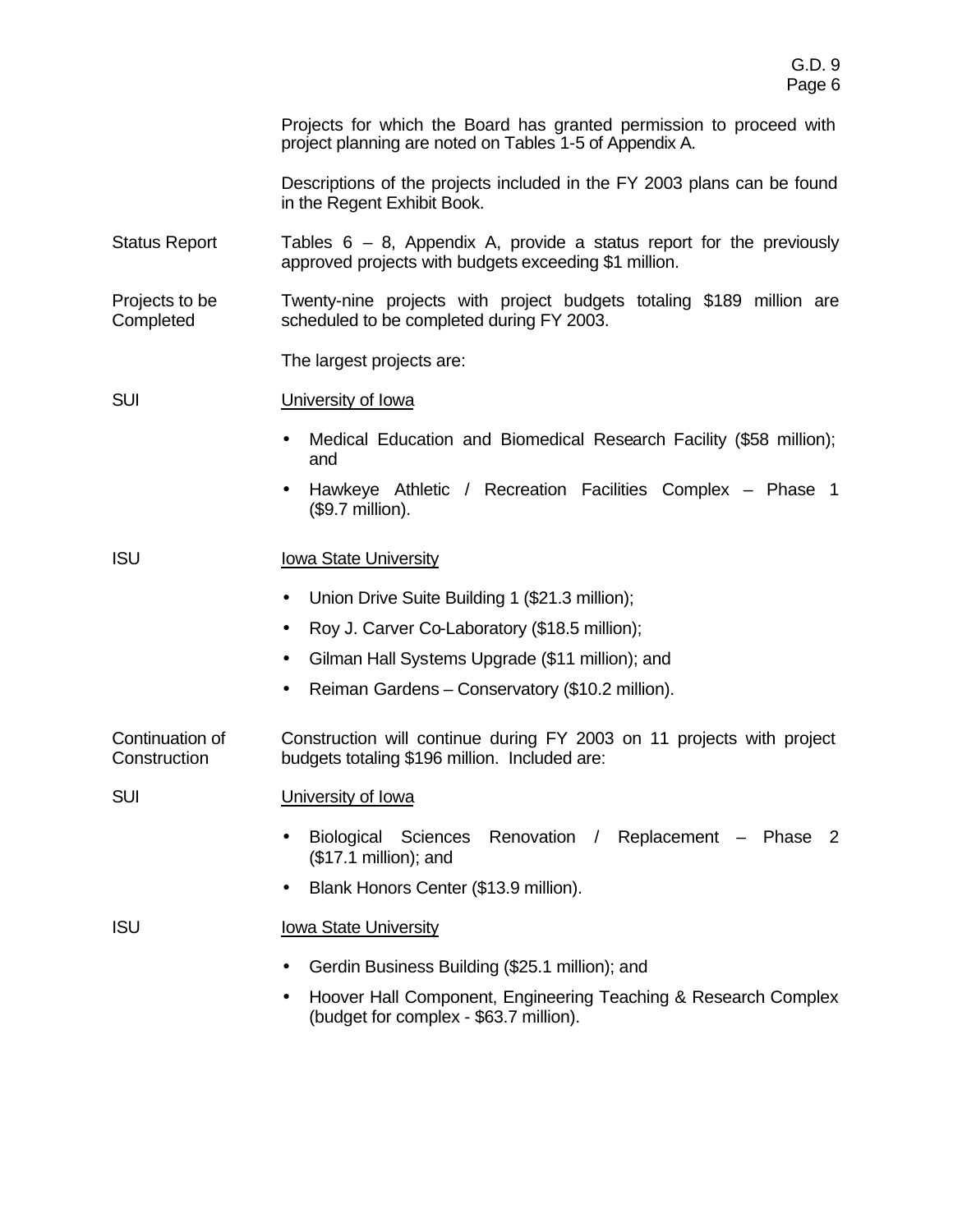| UNI                      | University of Northern Iowa                                                                                                        |
|--------------------------|------------------------------------------------------------------------------------------------------------------------------------|
|                          | Maucker Union / Center for Multicultural Education Renovation /<br>$\bullet$<br>Expansion (\$13 million);                          |
|                          | McCollum Science Hall Addition (\$16.9 million); and<br>$\bullet$                                                                  |
|                          | Steam Distribution System Replacement, Phase 1 (\$12.7 million).<br>$\bullet$                                                      |
| Construction to<br>Begin | It is expected that construction will begin in FY 2003 on 17 previously<br>approved projects totaling \$152 million. Included are: |
| <b>SUI</b>               | University of Iowa                                                                                                                 |
|                          | Carver Biomedical Research Building (\$40.7 million);                                                                              |
|                          | Hawkeye Athletic / Recreation Facilities Complex, Phase 2<br>$\bullet$<br>$($26.8 \text{ million})$ ; and                          |
|                          | Burge Hall – Remodel Food Service Area (\$14.4 million).<br>$\bullet$                                                              |
| <b>ISU</b>               | Iowa State University                                                                                                              |
|                          | Union Drive Community Center (\$15.4 million);<br>$\bullet$                                                                        |
|                          | Utilities – North Campus Chilled Water Plant (\$13 million); and<br>$\bullet$                                                      |
|                          | Buchanan Hall Renovation (\$9.2 million).<br>$\bullet$                                                                             |

Construction is also likely to begin on some of the projects included on the anticipated list.

for Racki

Nichole Approved:

S. Nichols Gregory

h:\bf\2002\02jundoc\jungd09.doc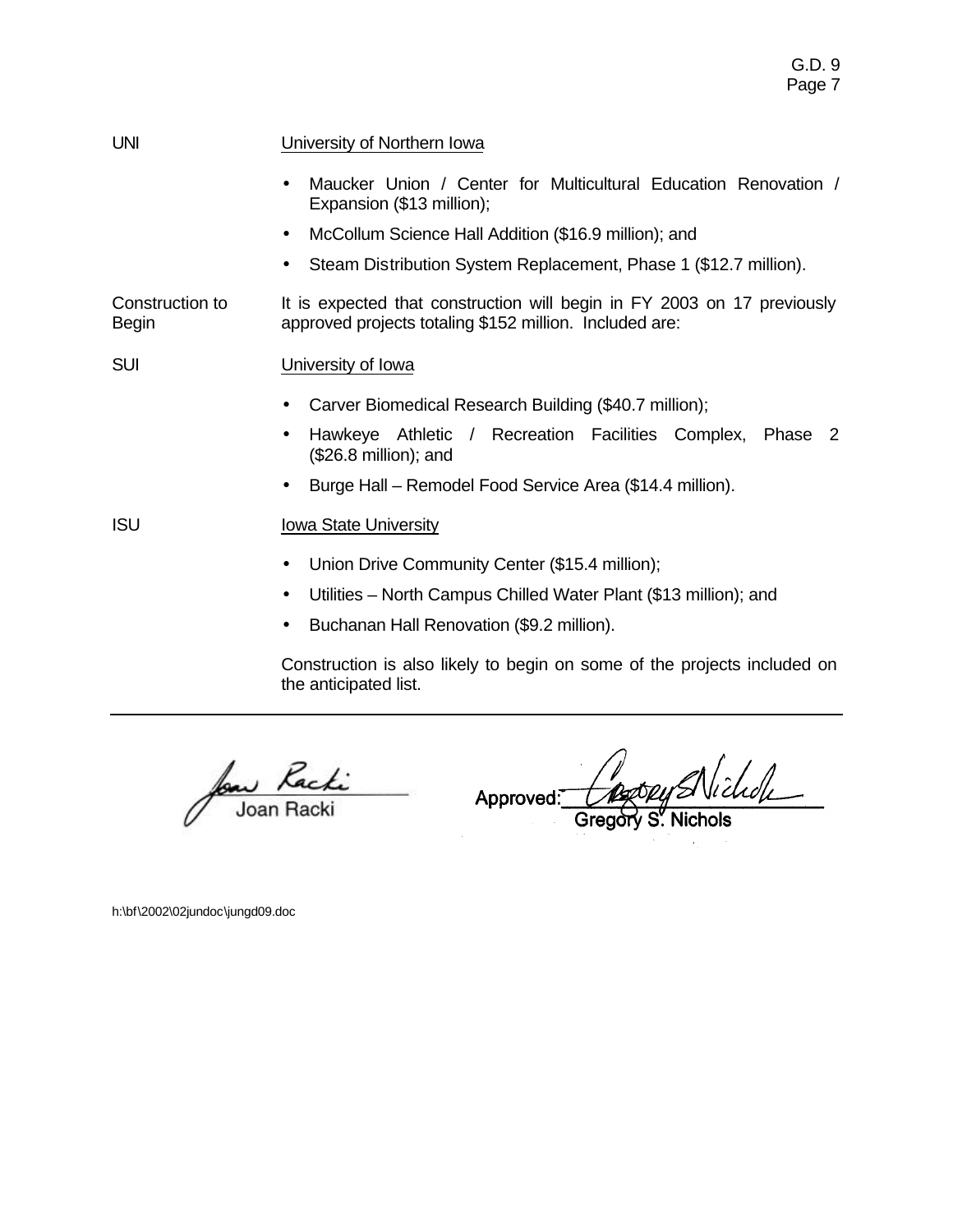#### TABLE 1 **UNIVERSITY OF IOWA ANTICIPATED CAPITAL PROJECTS - FY 2003 SUMMARY BY PROJECT CATEGORY**

|                                                                    |                 | <b>Estimated</b> | Fund                              |
|--------------------------------------------------------------------|-----------------|------------------|-----------------------------------|
| <b>Project Categories/Project</b>                                  |                 | Cost             | Source(s)                         |
| <b>Fire &amp; Environmental Safety</b>                             |                 |                  |                                   |
| <b>Various Projects</b>                                            | \$              | 500.000          | <b>Building Renewal Funds</b>     |
|                                                                    |                 | 500,000          | Treasurer's Temporary Investments |
| <b>Subtotal</b>                                                    | S               | 1,000,000        |                                   |
| <b>Building Deferred Maintenance</b>                               |                 |                  |                                   |
| <b>Various Projects</b>                                            | \$              | 2,100,000        | <b>Building Renewal Funds</b>     |
|                                                                    |                 | 500,000          | Treasurer's Temporary Investments |
|                                                                    | \$              | 2,600,000        |                                   |
| Bowen Science Building - HVAC Improvements <sup>3</sup>            |                 |                  |                                   |
| <b>Subtotal</b>                                                    | <u>\$</u><br>\$ | 1,200,000        | <b>Building Renewal Funds</b>     |
|                                                                    |                 | 3,800,000        |                                   |
| <b>New Building Construction</b>                                   |                 |                  |                                   |
| Pomerantz Center <sup>1</sup>                                      | \$              | 14,000,000       | <b>Gifts to the University</b>    |
|                                                                    |                 | 300,000          | Utility System Improvement Funds  |
|                                                                    |                 | 900,000          | Treasurer's Temporary Investments |
|                                                                    |                 | 15,200,000       |                                   |
|                                                                    |                 |                  |                                   |
| Dey House Addition <sup>1</sup>                                    |                 | 2,000,000        | <b>Gifts to the University</b>    |
| Art Building - Phase 1 <sup>1, 2</sup>                             |                 | 2,704,000        | Gifts to the University           |
|                                                                    |                 | 18,616,000       | <b>Capital Appropriations</b>     |
|                                                                    |                 | 21,320,000       |                                   |
| Classroom / Journalism Building <sup>1, 2</sup>                    |                 | 2,105,000        | <b>Gifts to the University</b>    |
|                                                                    |                 | 13,375,000       | <b>Capital Appropriations</b>     |
|                                                                    |                 | 15,480,000       |                                   |
|                                                                    |                 |                  |                                   |
| <b>Subtotal</b>                                                    | \$              | 54,000,000       |                                   |
| <b>Utility Improvements</b>                                        |                 |                  |                                   |
| Expansion of West Campus Chilled Water Plant (Utilities Component) | S               | 25,000,000       | <b>Revenue Bonds</b>              |
| Power Plant - Boiler #9 Life Extension                             |                 | 2,200,000        | Utility System Improvement Funds  |
| <b>Subtotal</b>                                                    | s               | 27,200,000       |                                   |

<sup>1</sup> Board has previously granted permission to proceed with project planning.

<sup>2</sup> Board has approved schematic design, but not yet approved a budget.

<sup>3</sup> Request for approval of project description and budget included on June 2002 docket.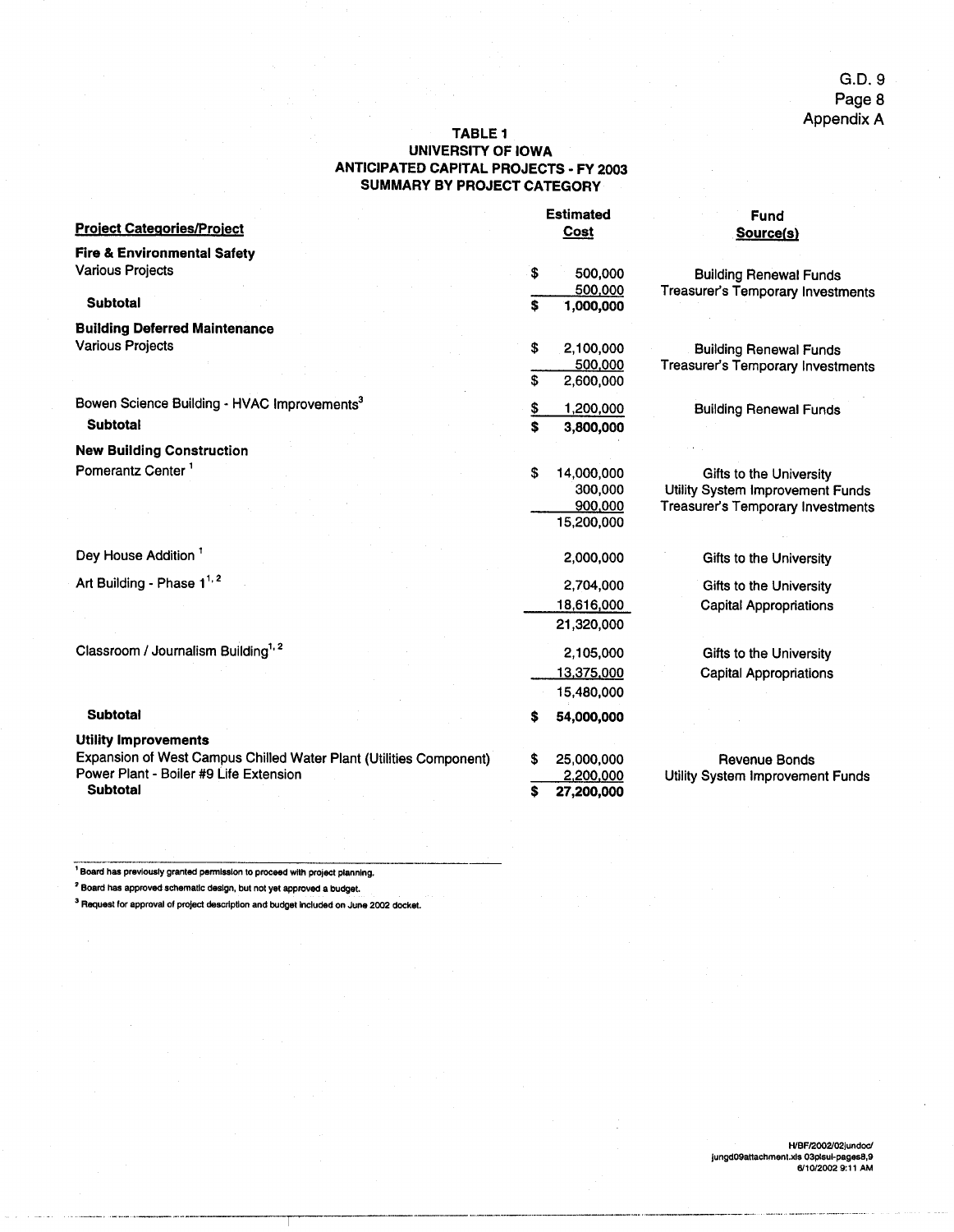#### TABLE 1 **UNIVERSITY OF IOWA ANTICIPATED CAPITAL PROJECTS - FY 2003 SUMMARY BY PROJECT CATEGORY**

|                                                                       |    | <b>Estimated</b>   | <b>Fund</b>                       |
|-----------------------------------------------------------------------|----|--------------------|-----------------------------------|
| <b>Remodel / Renovation</b>                                           |    | <b>Cost</b>        | Source(s)                         |
| Trowbridge Hall - Convert B40 to Clean Room                           | \$ | 500,000            | <b>Building Renewal Funds</b>     |
| Currier Residence Hall - Renovate Restrooms, N. Wing, Phase 3         |    | 850,000            | Residence Services Improve. Funds |
| Mayflower Residence Hall - Replace Domestic Water Piping <sup>1</sup> |    | 8,000,000          | Residence Services Improve. Funds |
| Mayflower Residence Hall - Replace HVAC Piping System <sup>1</sup>    |    | 8,000,000          | Residence Services Improve. Funds |
| Stanley Residence Hall - Remodel Offices for Residence Life           |    | 525,000            | Residence Services Improve. Funds |
| Stanley Residence Hall - Elevator Modernization                       |    | 260,000            | Residence Services Improve. Funds |
| Plaza Center One - Prepare for Occupancy - Second Floor <sup>3</sup>  |    | 318,000            | Treasurer's Temporary Investments |
| Subtotal                                                              | s  | 18,453,000         |                                   |
| <b>Parking Improvements</b>                                           |    |                    |                                   |
| Expansion of Melrose Avenue Parking Facility <sup>1</sup>             | \$ | 10,000,000         | Revenue Bonds                     |
| Expansion of West Campus Chilled Water Plant (Parking Component)      |    | 4,500,000          | Parking System Improvement Funds  |
| <b>Subtotal</b>                                                       | \$ | 14,500,000         |                                   |
| <b>Exterior Improvements</b>                                          |    |                    |                                   |
| Cleary Walkway - Phase 2                                              | \$ | 500,000            | <b>Building Renewal Funds</b>     |
|                                                                       |    | 500,000            | Treasurer's Temporary Investments |
| <b>Subtotal</b>                                                       | s  | 1,000,000          |                                   |
| <b>General University Subtotal</b>                                    | s  | 119,953,000        |                                   |
| UIHC projects (see attached)                                          |    | <u>103,089,000</u> |                                   |
| <b>TOTAL</b>                                                          |    | 223,042,000        |                                   |
|                                                                       |    |                    |                                   |

#### **SUMMARY BY SOURCE OF FUNDS**

| <b>Building Renewal Funds</b>            | \$ | 4,800,000   |
|------------------------------------------|----|-------------|
| <b>Treasurer's Temporary Investments</b> |    | 2,718,000   |
| Utility System Improvement Funds         |    | 2,500,000   |
| Residence Services Improvement Funds     |    | 17,635,000  |
| <b>Gifts to the University</b>           |    | 20,809,000  |
| Parking System Improvement Funds         |    | 4,500,000   |
| Revenue Bonds                            |    | 35,000,000  |
| <b>Capital Appropriations</b>            |    | 31,991,000  |
| <b>Subtotal</b>                          | S  | 119,953,000 |
| UIHC projects (see attached)             |    | 103,089,000 |
| <b>TOTAL</b>                             |    | 223,042,000 |
|                                          |    |             |

<sup>1</sup> Board has previously granted permission to proceed with project planning.

<sup>2</sup> Board has approved schematic design, but has not yet approved a budget.

<sup>3</sup> Request for approval of project description and budget included on June 2002 docket.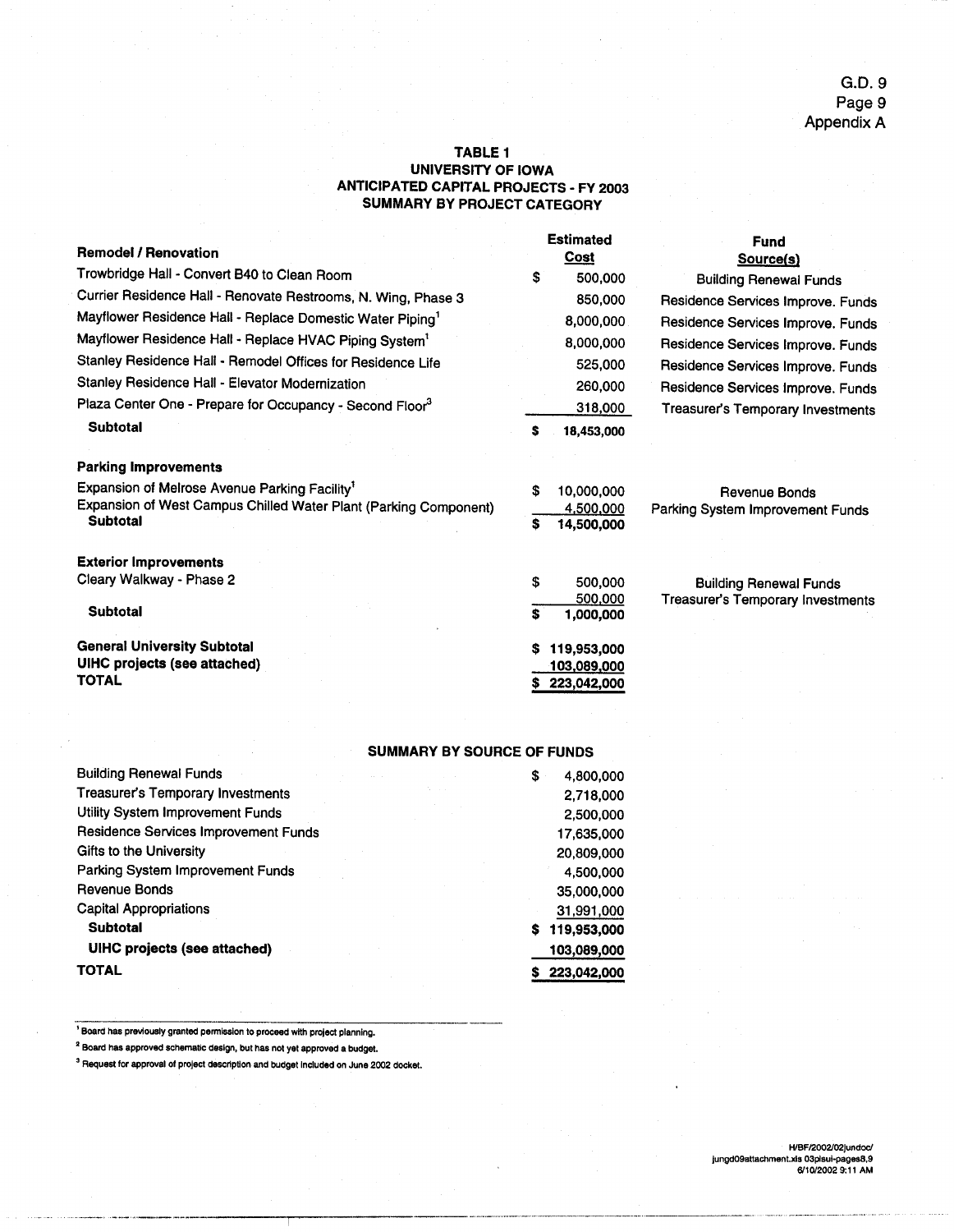G.D. 9 Page 10 Appendix A

TABLE 1 UNIVERSITY OF IOWA HOSPITALS AND CLINICS **ANTICIPATED CAPITAL PROJECTS - FY 2003** SUMMARY BY PROJECT CATEGORY

| <b>Project Categories / Project</b>                                                                                                                                  |    | Estimated<br>Cost <sup>3</sup> |
|----------------------------------------------------------------------------------------------------------------------------------------------------------------------|----|--------------------------------|
|                                                                                                                                                                      |    |                                |
| <b>New Building Construction</b>                                                                                                                                     |    |                                |
| Development of the Center of Excellence in Image Guided Radiation Therapy <sup>1</sup><br>Development of a Women's Health Center on the Third Level of the Pomerantz | \$ | 39,644,000                     |
| Family Pavilion <sup>1</sup><br>Development of Replacement Ambulatory Clinic Facilities for Dermatology Patients                                                     |    | 11,700,000                     |
| on the Fourth Level of the Pomerantz Family Pavilion <sup>1</sup>                                                                                                    |    | 5,722,000                      |
| Pomerantz Family Pavilion Food Service Facility                                                                                                                      |    | 2,496,000                      |
| <b>Subtotal</b>                                                                                                                                                      | S  | 59,562,000                     |
|                                                                                                                                                                      |    |                                |
| Utility Improvements                                                                                                                                                 |    |                                |
| Pneumatic Tube System Capacity Expansion and Improvements                                                                                                            | \$ | 1,969,000                      |
| Carver Pavilion Utility Infrastructure Replacement & Upgrade and Master Plan                                                                                         |    | 1,019,000                      |
| Installation of Existing Emergency Generator to Serve John Pappajohn Pavilion                                                                                        |    | 659,000                        |
| <b>Subtotal</b>                                                                                                                                                      | \$ | 3,647,000                      |
| <b>Remodel/Renovation</b>                                                                                                                                            |    |                                |
|                                                                                                                                                                      |    |                                |
| Emergency Trauma Center Expansion and Renovation                                                                                                                     | \$ | 16,696,000                     |
| Pediatric Inpatient Unit Renovation <sup>1</sup>                                                                                                                     |    | 7,000,000                      |
| Development of Replacement Patient Registration and                                                                                                                  |    |                                |
| Admitting Service Facilities <sup>1</sup>                                                                                                                            |    | 3,750,000                      |
| PET Center Expansion, Phase II                                                                                                                                       |    | 2,460,000                      |
| <b>Elevated Heliport</b>                                                                                                                                             |    | 1,335,000                      |
| Ambulatory Surgery Center Operating Room #7 Development                                                                                                              |    | 1,297,000                      |
| Hospital Information Systems Office Expansion                                                                                                                        |    | 1,550,000                      |
| Pathology Administrative Offices                                                                                                                                     |    | 950,000                        |
| Roofing Replacement, Group 11 - General Hospital & Pappajohn Pavilion <sup>2</sup>                                                                                   |    | 699,000                        |
| Floor Covering Replacement - Clinic Areas                                                                                                                            |    | 670,000                        |
| Institute of Neuroscience Development - Level Seven South Wing                                                                                                       |    | 600,000                        |
| Roofing Replacement, Groups 8 & 10 - General Hos, Boyd Tower, Shipping & Receiving <sup>2</sup>                                                                      |    | 565,000                        |
| Roofing Replacement, Group 12 - Colloton Pavilion & South Wing                                                                                                       |    | 553,000                        |
| Floor Covering Replacement - Inpatient Areas                                                                                                                         |    | 497,000                        |
| Roofing Replace, Group 21 - Colloton Pav. Operating Room Suite Support & Cardiovascular                                                                              |    | 475,000                        |
| Renovation of Catheterization Lab #1 with New X-Ray                                                                                                                  |    | 418,000                        |
| Renovation of Catheterization Lab #2 with New X-Ray                                                                                                                  |    | 365,000                        |
| <b>Subtotal</b>                                                                                                                                                      | \$ | 39,880,000                     |
| <b>TOTAL</b>                                                                                                                                                         |    | 103,089,000                    |
|                                                                                                                                                                      |    |                                |
| <b>SUMMARY BY SOURCE OF FUNDS</b>                                                                                                                                    |    |                                |
| University Hospitals Building Usage Funds and Hospital Revenue Bonds <sup>3</sup>                                                                                    |    |                                |
| <b>TOTAL</b>                                                                                                                                                         |    | 103,089,000                    |
|                                                                                                                                                                      | s  | 103,089,000                    |
| <sup>1</sup> Board has previously granted permission to proceed with project planning.                                                                               |    |                                |

<sup>2</sup> Request for approval of project description and budget included on the June 2002 Capital Register.

all projects proposed to be funded by University Hospital Building Usage Funds except the Center of Excellence in Image Guided Radiation Therapy for which an estimated \$22 million in Hospital Revenue Bonds are proposed as an additional source of funds. The Building Usage Fund is funded by reimbursement from payers for building depreciation and equipment and other such capital costs. All projects are contingent upon the availability of funding.

> H/BF/2002/02jundoc/ jungd09attachment.xls 03pluihc-page10 6/10/2002 8:47 AM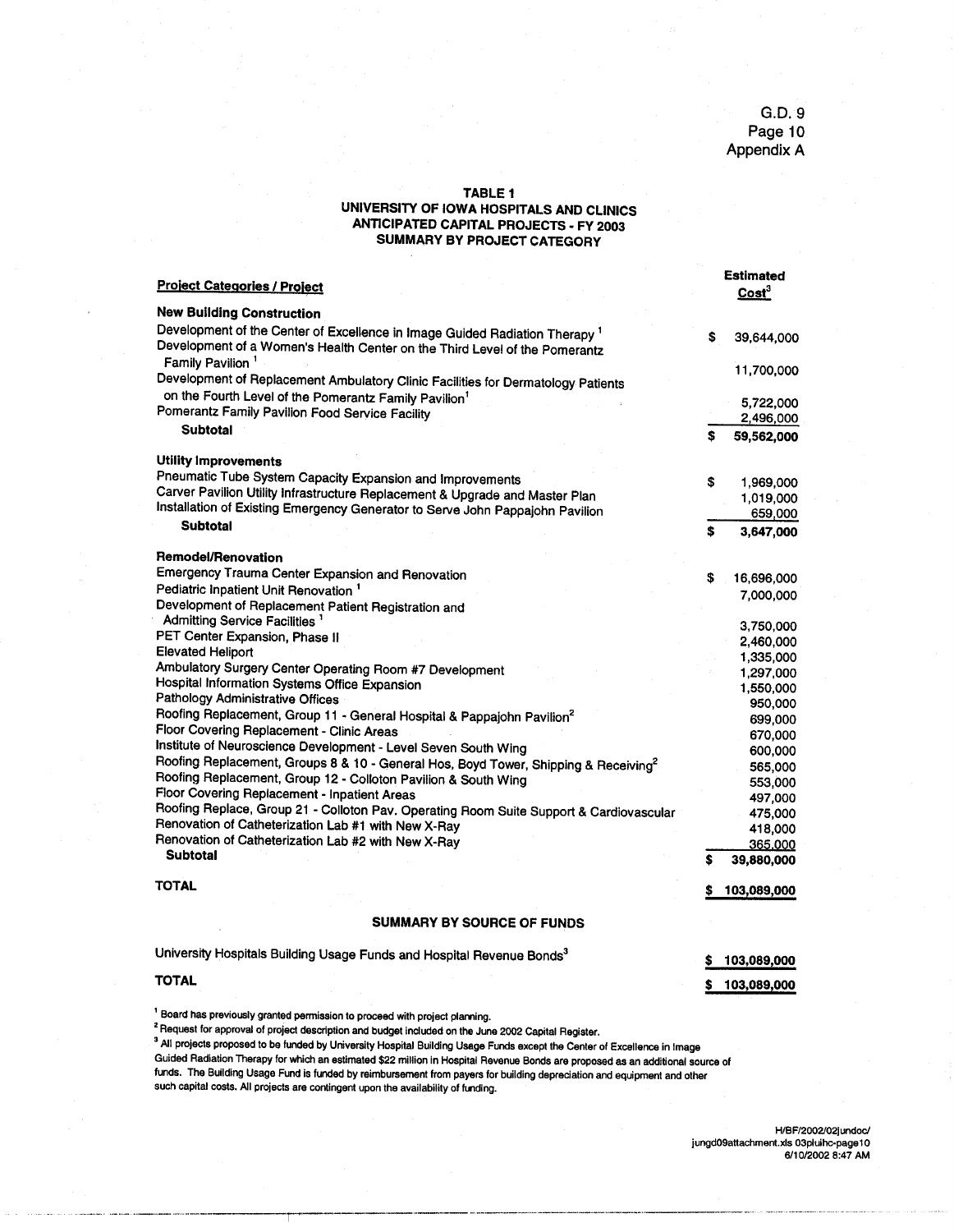G.D. 9<br>Page 11<br>Appendix A

#### TABLE 2 **IOWA STATE UNIVERSITY ANTICIPATED CAPITAL PROJECTS - FY 2003** SUMMARY BY PROJECT CATEGORY

|                                                                                                         |    | <b>Estimated</b><br>Cost | Fund<br>Source(s)                 |
|---------------------------------------------------------------------------------------------------------|----|--------------------------|-----------------------------------|
| <b>Project Categories/ Project</b>                                                                      |    |                          |                                   |
| <b>Fire and Environmental Safety</b>                                                                    |    |                          |                                   |
| Regulated Materials Building <sup>1</sup>                                                               | \$ | 10,000,000               | Revenue Bonds                     |
| <b>Willow Hall Fire Safety</b>                                                                          |    | 300,000                  | Residence System Improv. Funds    |
| <b>Subtotal</b>                                                                                         | s  | 10,300,000               |                                   |
| <b>Building Deferred Maintenance</b>                                                                    |    |                          |                                   |
| Capital Renewal                                                                                         | \$ | 2,850,092                | <b>Building Repair Funds</b>      |
| <b>Subtotal</b>                                                                                         | \$ | 2,850,092                |                                   |
| <b>New Building Construction</b>                                                                        |    |                          |                                   |
|                                                                                                         |    |                          |                                   |
| Dairy Farm Relocation                                                                                   | \$ | 15,000,000               | Land Sale Proceeds                |
| Indoor Multipurpose Use and Training Facility <sup>1</sup><br>Union Drive Suite Building 2 <sup>1</sup> |    | 9,000,000                | Private Giving                    |
| Veenker - Short Game Practice                                                                           |    | 16,304,000               | Residence System Revenue Bonds    |
|                                                                                                         |    | 150,000                  | Private Giving                    |
|                                                                                                         |    | 150,000<br>300,000       | Veenker Revenue                   |
| Subtotal                                                                                                | s  | 40,604,000               |                                   |
|                                                                                                         |    |                          |                                   |
| <b>Remodel/Renovation</b>                                                                               |    |                          |                                   |
| <b>Apartment Community Upgrades</b>                                                                     | \$ | 1,800,000                | Residence System Improv, Funds    |
| Classroom & Auditoria Upgrade, Phase 1                                                                  |    | 2,112,100                | Capital Appropriation             |
| Durham Center Renovation <sup>2</sup>                                                                   |    | 1,000,000                | <b>Private Giving</b>             |
|                                                                                                         |    | <u>1,000,000</u>         | Treasurer's Temporary Investments |
|                                                                                                         |    | 2,000,000                |                                   |
| Forker Building Remodeling                                                                              |    | 1,000,000                | <b>Private Giving</b>             |
|                                                                                                         |    | 1,000,000                | General University                |
|                                                                                                         |    | 2,000,000                |                                   |
| Friley Hall Food Services Remodeling                                                                    |    | 1,250,000                | Residence System Funds            |
| MacKay Hall Hall FSHN Laboratory, Phase III <sup>1</sup>                                                |    | 887,000                  | <b>Private Giving</b>             |
|                                                                                                         |    | 205,000                  | <b>General University</b>         |
|                                                                                                         |    | 8,000                    | Ag. Experiment Station            |
|                                                                                                         |    | 1,100,000                |                                   |
| Morrill Hall Remodeling                                                                                 |    | 9,000,000                | <b>Private Giving</b>             |
| Student Athlete Academic Services                                                                       |    | 3,000,000                | Private Giving                    |
| Town Engineering Remodeling                                                                             |    | 412,000                  | <b>Private Giving</b>             |
| <b>Subtotal</b>                                                                                         | s  | 22,674,100               |                                   |

Board has previously granted permission to proceed with project planning.

2 permission to proceed with project planning included on June 2002 capital register.

/H/BF/2002/02jundoc<br>jungd09attachment.xls 03plisu-pages11,12<br>6/10/2002 8:47 AM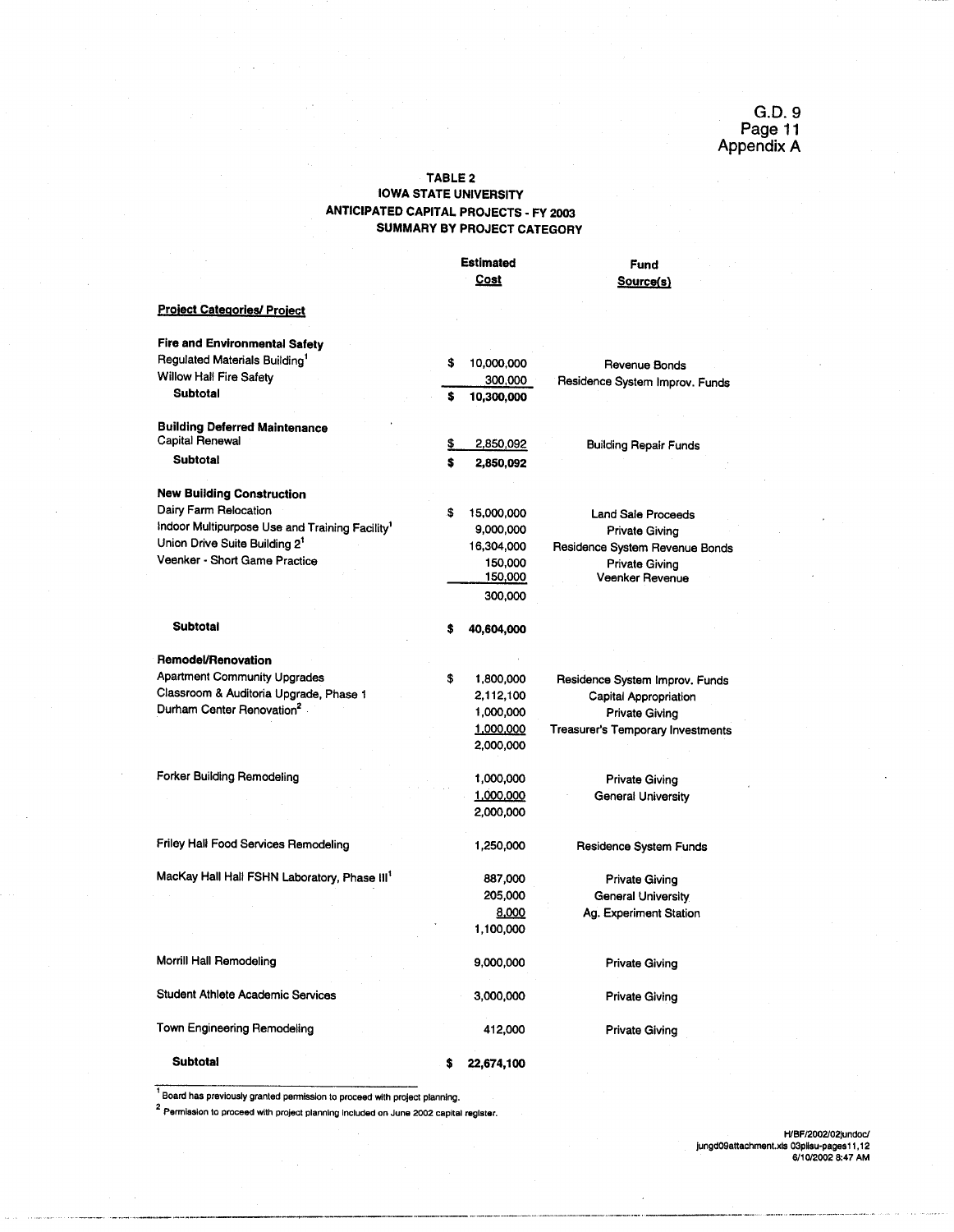#### TABLE 2 **IOWA STATE UNIVERSITY ANTICIPATED CAPITAL PROJECTS - FY 2003** SUMMARY BY PROJECT CATEGORY

|                                               |    | Estimated          | Fund                                    |
|-----------------------------------------------|----|--------------------|-----------------------------------------|
|                                               |    | <b>Cost</b>        | Source(s)                               |
| <b>Project Categories/ Project</b>            |    |                    |                                         |
| Knoll Rd - Union Dr. Intersection             | \$ | 958,000            | Institutional Road Program              |
| Knoll Rd - Service Court                      |    | 463,000            | Institutional Road Program              |
|                                               |    | 253,000            | <b>Capital Projects</b>                 |
|                                               |    | 923.000<br>481,000 | <b>Private Giving</b><br>Parking System |
|                                               |    | 2,120,000          |                                         |
| Stange Rd - 13 <sup>th</sup> St. Intersection |    | 1,545,000          | Institutional Road Program              |
| <b>Subtotal</b>                               | s  | 4,623,000          |                                         |
| <b>Utility Expansion</b>                      |    |                    |                                         |
| <b>RCA Electrical Upgrade</b>                 | Ŝ  | 260,000            | Residence System Funds                  |
| Steam Turbine Generator                       |    | 13,000,000         | Utility System                          |
| <b>Subtotal</b>                               | s. | 13,260,000         |                                         |
| <b>Parking Improvements</b>                   |    |                    |                                         |
| Parking Structure - Phase 1 <sup>2</sup>      |    | 3,000,000          | Revenue Bonds                           |
| <b>Subtotal</b>                               | Ŝ  | 3,000,000          |                                         |
| <b>TOTAL</b>                                  |    | 97,311,192         |                                         |

#### **SUMMARY BY SOURCE OF FUNDS**

| Capital Appropriations / Projects                 | \$<br>2.365,100 |
|---------------------------------------------------|-----------------|
| <b>Building Repair Funds / General University</b> | 4,055,092       |
| Land Sale Proceeds                                | 15,000,000      |
| <b>Utility Enterprise Funds</b>                   | 13,000,000      |
| Residence System Funds / Bonds                    | 19,914,000      |
| <b>Private Giving</b>                             | 25,372,000      |
| Income from Treasurer's Temporary Investments     | 1,000,000       |
| Revenue Bonds                                     | 13,000,000      |
| <b>Parking System Funds</b>                       | 481,000         |
| Institutional Road Program                        | 2,966,000       |
| Other Revenue                                     | 158,000         |
| TOTAL                                             | 97,311,192      |

<sup>1</sup> Board has previously granted permission to proceed with project planning.

<sup>2</sup> Permission to proceed with project planning included on June 2002 capital register.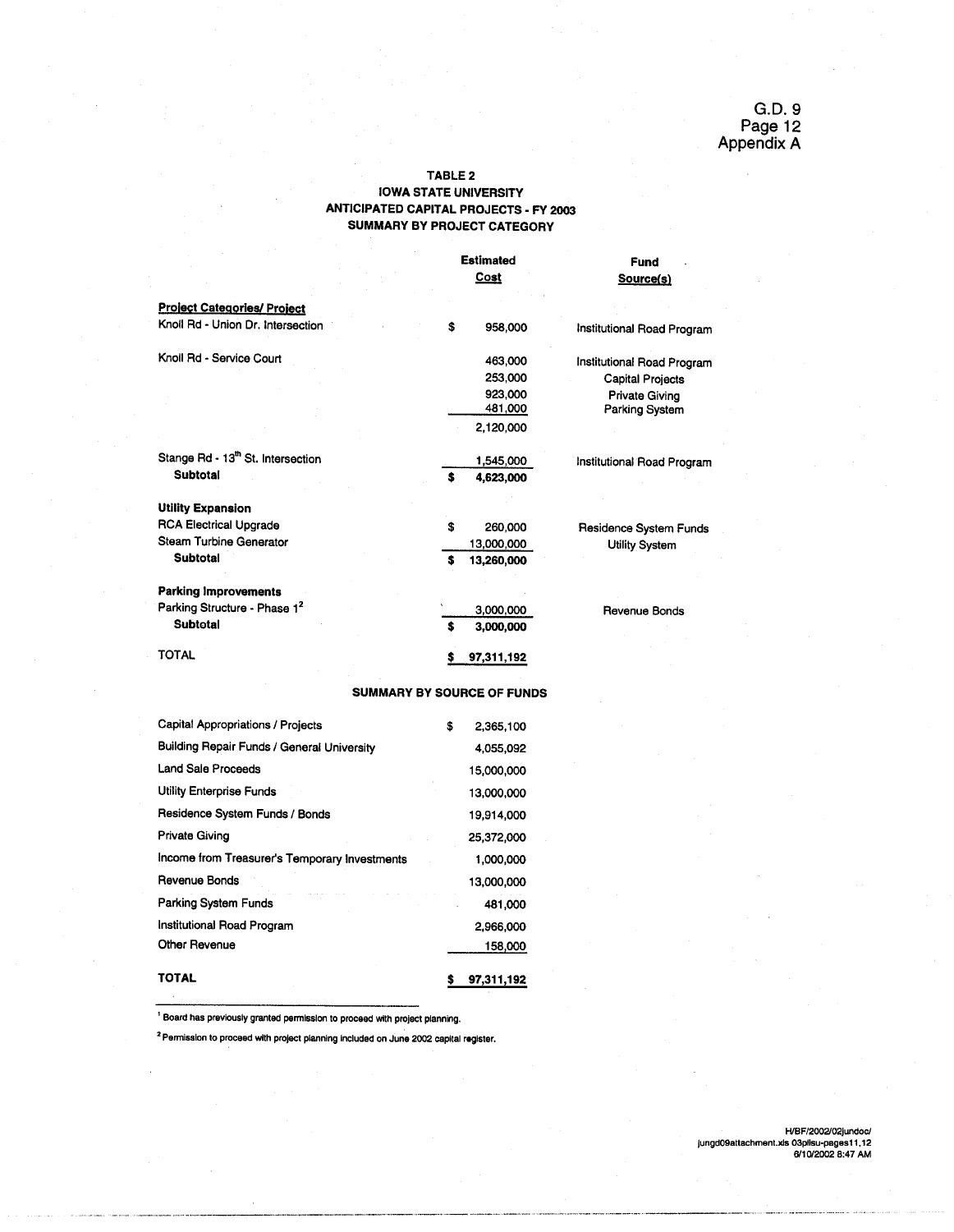G.D. 9 Page 13 Appendix A

#### TABLE 3 UNIVERSITY OF NORTHERN IOWA **ANTICIPATED CAPITAL PROJECTS - FY 2003** SUMMARY BY PROJECT CATEGORY

|                                                   | <b>Estimated</b> | Fund                                                             |
|---------------------------------------------------|------------------|------------------------------------------------------------------|
| <b>Project Categories/ Project</b>                | Cost             | Source(s)                                                        |
| <b>Building Deferred Maintenance</b>              |                  |                                                                  |
| McCollum Science Hall Fume Hoods                  | \$<br>615,000    | Building Repair Funds <sup>2</sup>                               |
| McCollum Science Hall HVAC                        | 1,000,000        | Building Repair Funds <sup>2</sup>                               |
| Noehren Hall Window Replacement                   | 700,000          | Residence System Revenue Bonds                                   |
| Regents' Complex Tuckpointing, Phase III          | 540,000          | Residence System Revenue Bonds                                   |
| West Gym Renovation, Phase IV                     | 300,000          | Building Repair Funds <sup>2</sup>                               |
| <b>Subtotal</b>                                   | \$3,155,000      |                                                                  |
| <b>New Building Construction</b>                  |                  |                                                                  |
| McLeod USA Center / Human Performance Center'     | \$25,000,000     | <b>Private Funds</b>                                             |
|                                                   |                  |                                                                  |
| Subtotal                                          | \$25,000,000     |                                                                  |
| <b>Parking Improvements</b>                       |                  |                                                                  |
| UNI-Dome South Parking Lot, Phase 1               | 380,000          | <b>Parking Operations</b>                                        |
| Subtotal                                          | \$<br>380,000    |                                                                  |
| <b>Remodel/Renovation</b>                         |                  |                                                                  |
| Gilchrist Hall Integrated Student Services Center | \$3,100,000      | Building Repair Funds <sup>2</sup>                               |
| Innovative Teaching Center (East Gym Renovation)1 | 18,100,000       |                                                                  |
| Towers Dining Center Improvements <sup>1, 3</sup> |                  | <b>Capital Appropriations</b>                                    |
| <b>Subtotal</b>                                   | 8,500,000        | Residence System Revenue Bonds                                   |
|                                                   | \$29,700,000     |                                                                  |
| <b>Utility Deferred Maintenance</b>               |                  |                                                                  |
| Electrical Distribution System.                   | \$6,800,000      | <b>Future Capital Appropriations</b>                             |
| <b>Regents Complex Electrical Upgrade</b>         | 325,000          | Residence System Revenue Bonds                                   |
| <b>Subtotal</b>                                   | \$7,125,000      |                                                                  |
| Other                                             |                  |                                                                  |
| Institutional Roads - FY 2003                     | 334,000<br>\$    | Parks & Institutional Roads Funds                                |
| Multimodal Facility                               | 16,000,000       | Federal Funds (through Metropolitan<br><b>Transit Authority)</b> |
| Subtotal                                          | 16,334,000       |                                                                  |
|                                                   |                  |                                                                  |
| <b>TOTAL</b>                                      | \$81,694.000     |                                                                  |

Board has previously granted permission to proceed with project planning.

<sup>2</sup> Contingent upon funding.

<sup>3</sup> Program statement previously approved; request for approval of schematic design included on June 2002 docket.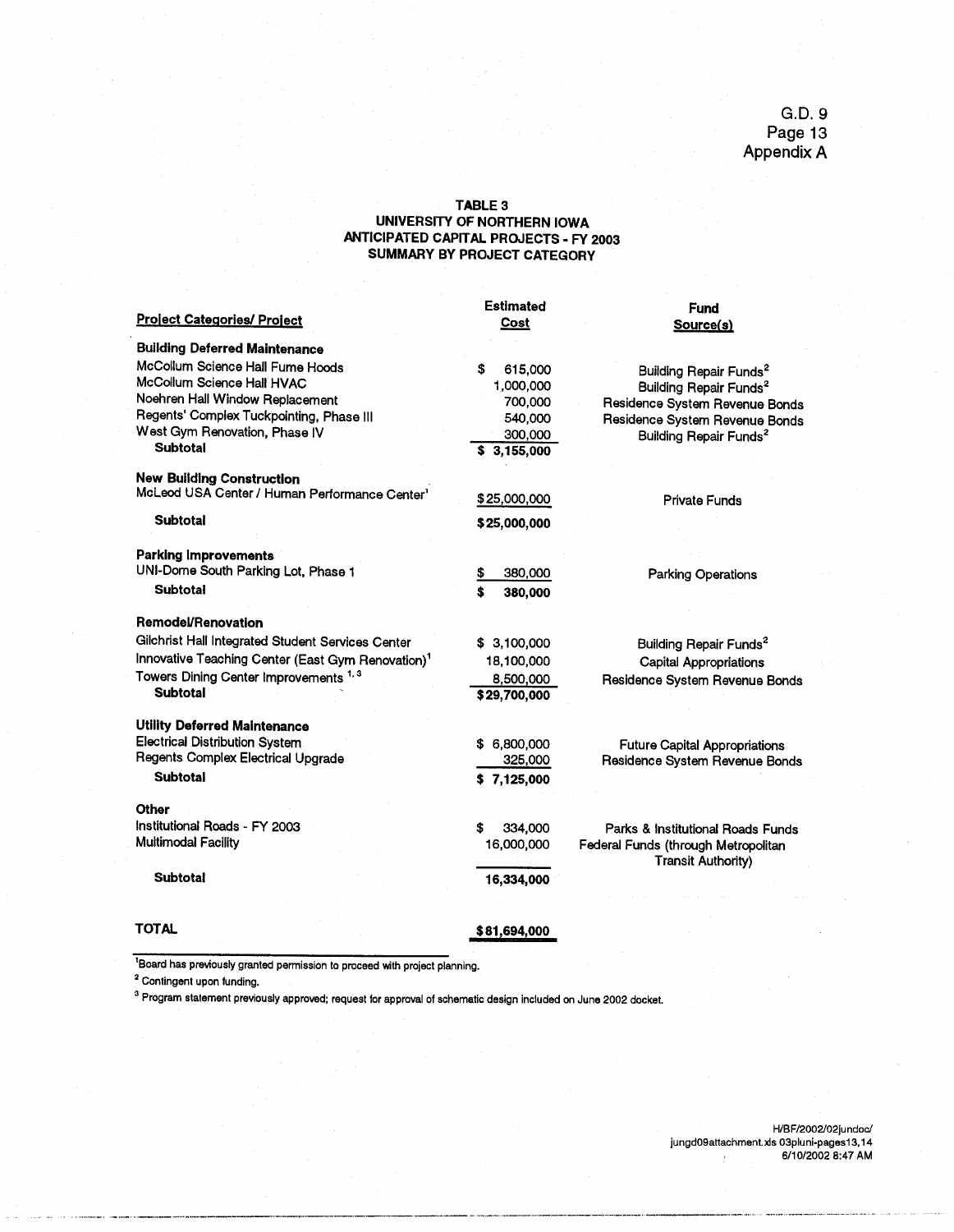G.D. 9 Page 14 Appendix A

#### TABLE 3 UNIVERSITY OF NORTHERN IOWA **ANTICIPATED CAPITAL PROJECTS - FY 2003** SUMMARY BY PROJECT CATEGORY

#### **SUMMARY BY SOURCE OF FUNDS**

| Capital Appropriations <sup>1</sup>      | \$24,900,000 |
|------------------------------------------|--------------|
| <b>Building Repair Funds<sup>2</sup></b> | 5,015,000    |
| <b>Federal Funds</b>                     | 16,000,000   |
| Parks and Institutional Roads Funds      | 334,000      |
| <b>Parking Operations</b>                | 380,000      |
| <b>Private Funds</b>                     | 25,000,000   |
| Residence System Revenue Bond:           | 10,065,000   |
| <b>TOTAL</b>                             | \$81,694,000 |

<sup>1</sup> Including future appropriations.

<sup>2</sup> All projects contingent upon availability of funding.

/HVBF/2002/02jundoc<br>| hygd09attachment.xls 03pluni-pages13,14<br>| 6/10/2002 9:25 AM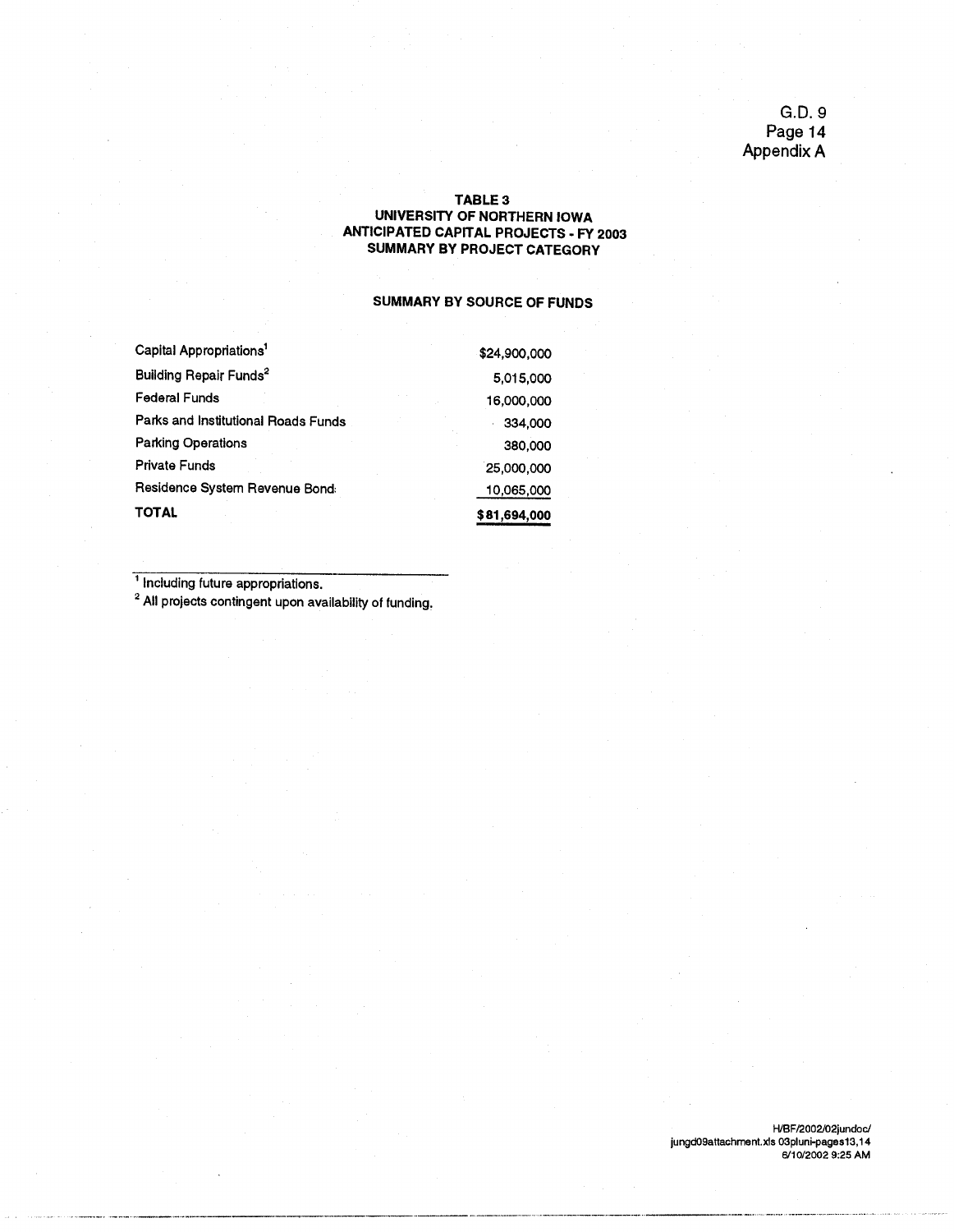G.D. 9 Page 15<br>Appendix A

#### TABLE 4 **IOWA SCHOOL FOR THE DEAF ANTICIPATED CAPITAL PROJECTS - FY 2003** SUMMARY BY PROJECT CATEGORY

| <b>Project Categories/ Project</b>                                     |    | <b>Estimated</b><br><b>Cost</b> | <b>Fund</b><br>Source(s)     |  |  |
|------------------------------------------------------------------------|----|---------------------------------|------------------------------|--|--|
| <b>Fire &amp; Environmental Safety</b><br><b>Fire Safety Standards</b> |    |                                 |                              |  |  |
|                                                                        | S  | 20,000                          | <b>Building Repair Funds</b> |  |  |
| <b>Subtotal</b>                                                        | S  | 20,000                          |                              |  |  |
| <b>Building Deferred Maintenance</b>                                   |    |                                 |                              |  |  |
| Tuckpointing                                                           | S  | 185,000                         | Capital Appropriation        |  |  |
| General Maintenance and Deferred Maintenance                           |    | 100,000                         | <b>Building Repair Funds</b> |  |  |
| <b>Subtotal</b>                                                        | S. | 285,000                         |                              |  |  |
| <b>Utility Deferred Maintenance</b>                                    |    |                                 |                              |  |  |
| Utility System Replacement, Phase IV                                   | \$ | 250,000                         | Capital Appropriation        |  |  |
| <b>Subtotal</b>                                                        | \$ | 250,000                         |                              |  |  |
| <b>TOTAL</b>                                                           | S  | 555,000                         |                              |  |  |

#### **SUMMARY BY SOURCE OF FUNDS**

| Capital Appropriations |  | S | 435,000 |
|------------------------|--|---|---------|
| Building Repair Funds  |  |   | 120,000 |
| TOTAL                  |  |   | 555.000 |

/H/BF/2002/02jundoc<br>jungd09attachment.xls 03plisd-page15<br>6/10/2002 8:47 AM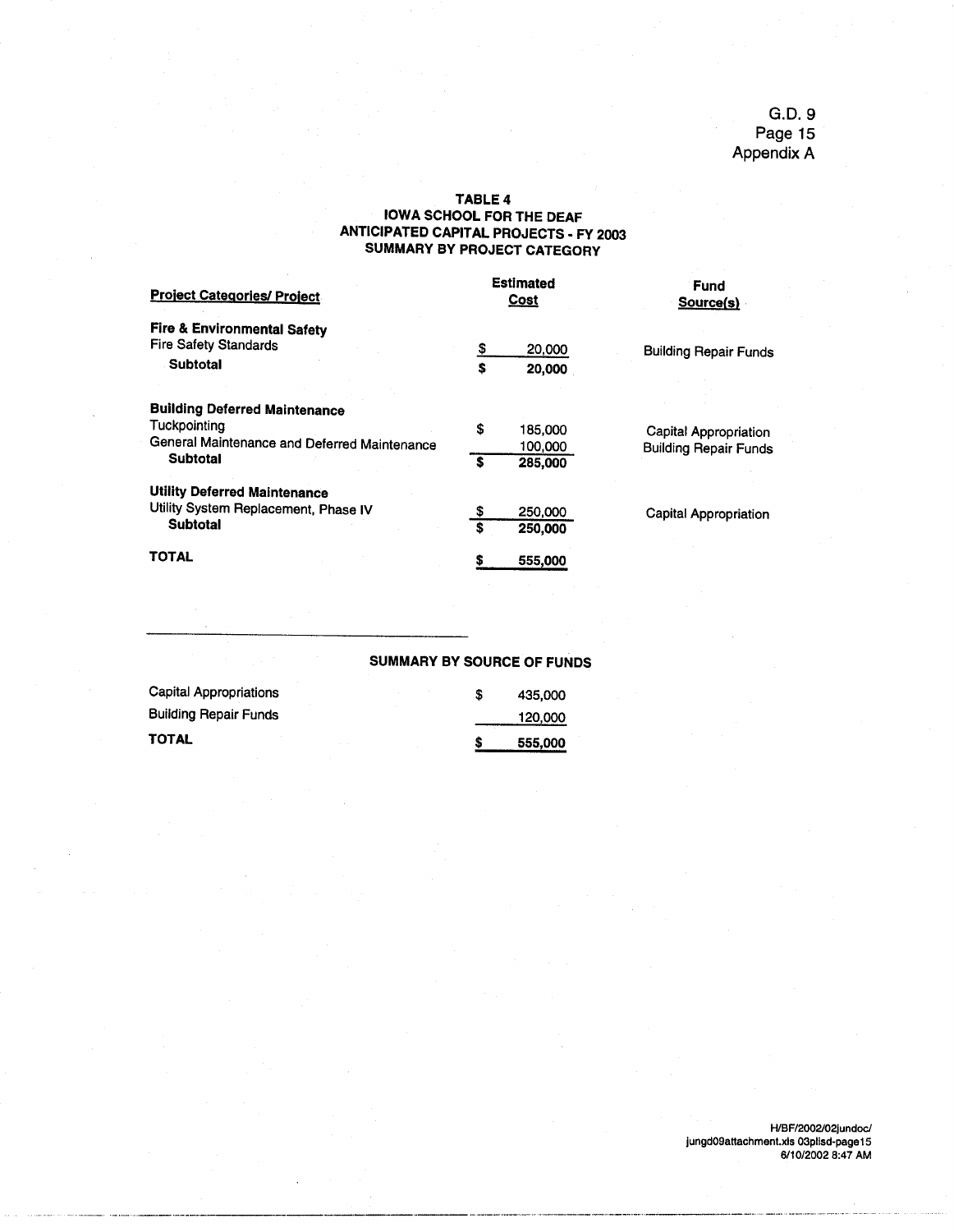G.D. 9 Page 16<br>Appendix A

## TABLE 5 **IOWA BRAILLE AND SIGHT SAVING SCHOOL<br>ANTICIPATED CAPITAL PROJECTS - FY 2003 SUMMARY BY PROJECT CATEGORY**

| <b>Project Categories/Project</b>            | <b>Estimated</b><br><u>Cost</u> | <b>Fund</b><br>Source(s)     |
|----------------------------------------------|---------------------------------|------------------------------|
| <b>Building Deferred Maintenance</b>         |                                 |                              |
| Bell Tower Restoration / Painting - Old Main | S<br>15,000                     | <b>Building Repair Funds</b> |
| Roof Replacement - Barn                      | 20,000                          | <b>Building Repair Funds</b> |
| Painting - Barn                              | 15,000                          | <b>Building Repair Funds</b> |
| HVAC Upgrade - Old Main                      | 450,000                         | Capital Appropriation        |
| <b>Subtotal</b>                              | 500,000<br>S                    |                              |
| <b>Utility Deferred Maintenance</b>          |                                 |                              |
| Condensate Tank Replacement - Boiler Room    | 15,000<br>S                     | <b>Building Repair Funds</b> |
| <b>Subtotal</b>                              | Ŝ<br>15,000                     |                              |
|                                              |                                 |                              |
| <b>Exterior Improvements</b>                 |                                 |                              |
| Southwest Parking Lot Paving - Grounds       | S<br>30,000                     | <b>Building Repair Funds</b> |
| <b>Subtotal</b>                              | 30,000<br>S                     |                              |
| <b>TOTAL</b>                                 | 545,000                         |                              |

#### **SUMMARY BY SOURCE OF FUNDS**

| <b>Building Repair Funds</b> |  | 95,000  |
|------------------------------|--|---------|
| Capital Appropriation        |  | 450,000 |
| <b>TOTAL</b>                 |  | 545,000 |

H/BF/2002/02jundoc/<br>Jungd09attachment.xls 03plibsss-page16<br>6/10/2002 8:51 AM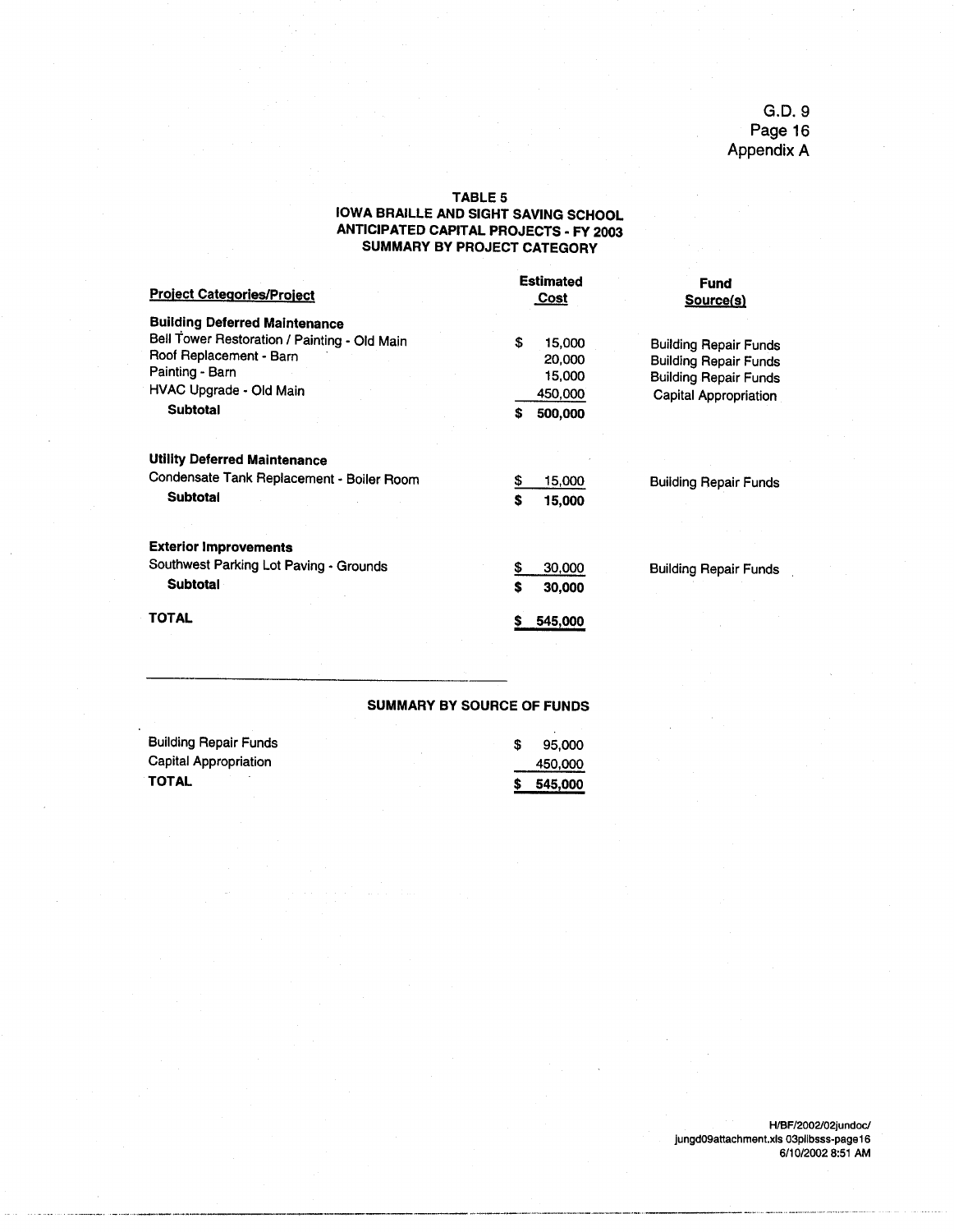## TABLE 6<br>SUMMARY

# STATUS REPORT FOR PREVIOUSLY APPROVED CAPITAL PROJECTS<br>WITH BUDGETS EXCEEDING \$1 MILLION

### Projects for Which Construction will be Completed during FY 2003

|                              |                                                                                      |    | Approved    |
|------------------------------|--------------------------------------------------------------------------------------|----|-------------|
|                              |                                                                                      |    | Project     |
|                              |                                                                                      |    | Budget      |
| University of lowa           |                                                                                      |    |             |
| <b>General University</b>    | Art Building - Site Utilities                                                        | s  | 2,403,000   |
|                              | Bowen Science Building, Remodeling for Biochemistry                                  |    | 2,719,000   |
|                              | Campus Fiber Optic Network, Phase 2, Project 3                                       |    | 5,794,000   |
|                              | Carver Biomedical Research Building, Site Utilities and Newton Road                  |    | 1,872,000   |
|                              | Currier Residence Hall - Renovate Restrooms, Phase 2                                 |    | 1,602,000   |
|                              | Currier & Stanley Residence Halls - Upgrade Fire Protection                          |    | 3,609,000   |
|                              | Hawkeye Athletic/Recreation Facilities Complex - Phase 1                             |    | 9,653,000   |
|                              | Health Science Campus - Site Improvements, Phases 2B & C                             |    | 4,795,000   |
|                              | Health Science Campus - Replace Steam & Condensate Piping                            |    | 1,680,000   |
|                              | lowa Center for the Arts Campus - Central Chilled Water Distribution                 |    | 3,542,000   |
|                              | Medical Education and Biomedical Research Facility                                   |    | 58,022,180  |
|                              | Medical Education and Biomedical Research Facility-Complete Basement E Wing          |    | 1,654,000   |
|                              | Medical Education Building - Remodel for Physical Therapy                            |    | 2,595,000   |
|                              | Medical Research Facility - Research Computed Tomography Scanner                     |    | 1,675,000   |
|                              | Old Capitol - Fire Restoration and Building Improvements Phase 1, Dome, Cupola, Roof |    | 4,455,000   |
|                              | Relocate Football Practice Facility / Lot 43 Expansion (Parking Lot Component)       |    | 1,245,000   |
|                              | Relocate Football Practice Facility / Lot 43 Expansion (Football Component)          |    | 1,920,000   |
|                              | UIHC - Renovation of Vacated Space for College of Public Health, Phase 3             |    | 2,164,000   |
|                              | West Campus - Relocate Condensate Piping                                             |    | 1,000,000   |
|                              | Westlawn Tunnel Replacement                                                          |    | 1,276,000   |
|                              | <b>Subtotal</b>                                                                      | S  | 111,272,180 |
| <b>Hospitals and Clinics</b> |                                                                                      |    |             |
|                              | Carver Pavilion Air Handling System Upgrade                                          | s  | 1,021,215   |
|                              | <b>Subtotal</b>                                                                      | Ś  | 1,021,215   |
| lowa State University        |                                                                                      |    |             |
|                              | Beardshear Hall Remodeling                                                           | \$ | 7,996,807   |
|                              | Roy J. Carver Co-Laboratory                                                          |    | 18,498,000  |
|                              | Gilman Hall Systems Upgrade                                                          |    |             |
|                              | Jack Trice Stadium - Parking Lot Expansion                                           |    | 11,031,000  |
|                              |                                                                                      |    | 2,936,000   |
|                              | Reiman Gardens - Conservatory                                                        |    | 10,168,300  |
|                              | Telecommunications - Inside Plant Systems Upgrade - Phase 2                          |    | 3,000,000   |
|                              | Union Drive Suite Building 1                                                         |    | 21,287,869  |
|                              | Utilities - Power Plant - Ash Silo Replacement                                       |    | 2,150,000   |
|                              | <b>Subtotal</b>                                                                      | s  | 77,067,976  |
|                              |                                                                                      |    |             |
|                              | <b>TOTAL</b>                                                                         | 5  | 189,361,371 |

Revised project budget included on June 2002 Capital Register.

/H/BF/2002/02|undoc<br>jungd09attachment.xls status-complete page17<br>6/10/2002 9:12 AM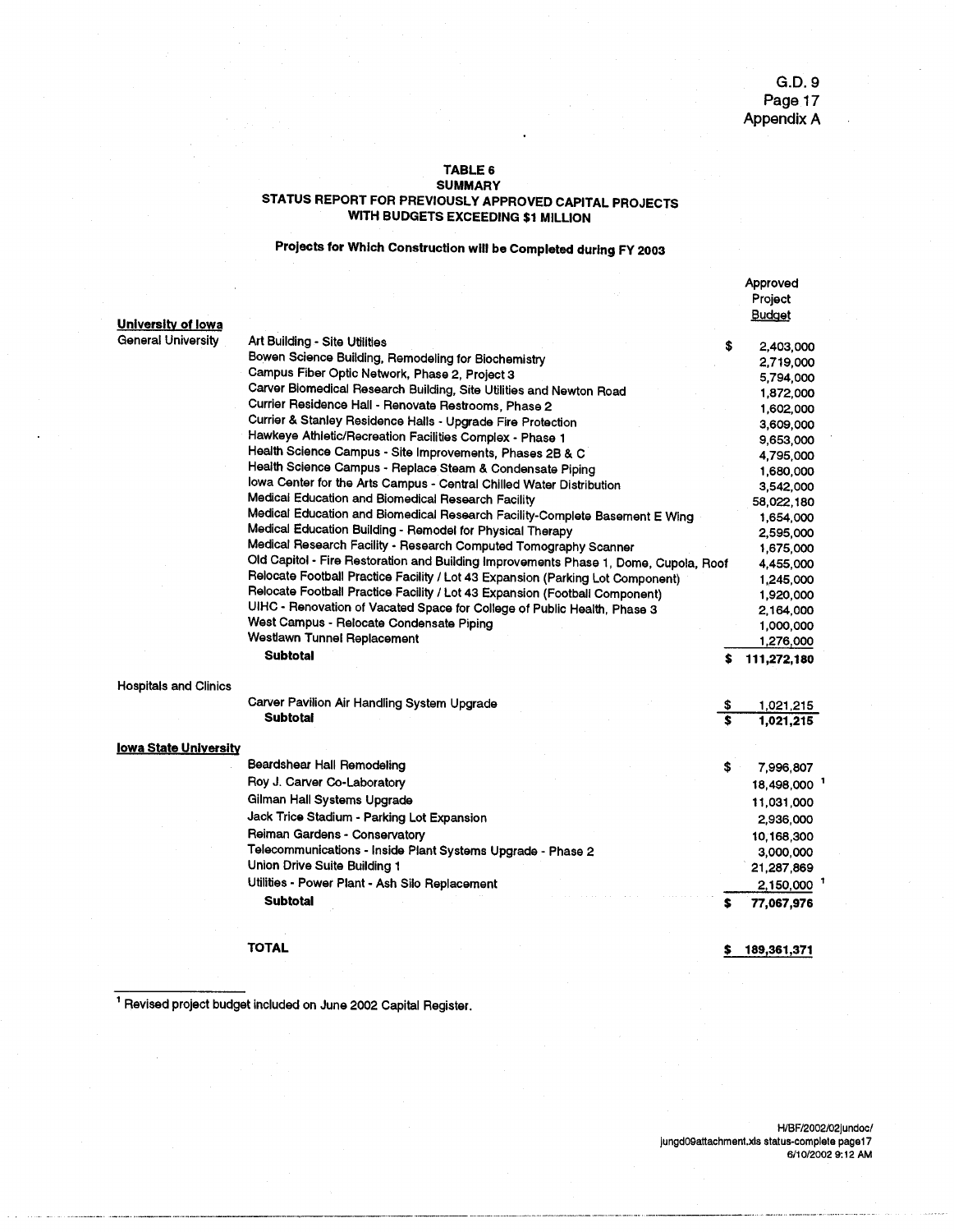#### TABLE 7

#### **SUMMARY** STATUS REPORT FOR PREVIOUSLY APPROVED CAPITAL PROJECTS WITH BUDGETS EXCEEDING \$1 MILLION

## Projects for Which Construction will Continue during FY 2003

|                              |                                                                                      |    | Approved<br>Project<br><u>Budget</u> |
|------------------------------|--------------------------------------------------------------------------------------|----|--------------------------------------|
| University of lowa           |                                                                                      |    |                                      |
| General University           | Biological Sciences Renovation / Replacement - Phase 2<br><b>Blank Honors Center</b> | \$ | 17,140,000                           |
|                              | Burge & Daum Residence Halls - Upgrade Fire Protection                               |    | 13,940,000                           |
|                              | Medical Laboratories - Cancer Biology & Immunology Renovation                        |    | 5,377,000                            |
|                              |                                                                                      |    | 5,599,900                            |
|                              | Spence Laboratories of Psychology Renovation - Phase 2                               |    | 3,615,000                            |
|                              | <b>Subtotal</b>                                                                      | s  | 45,671,900                           |
| Hospitals and Clinics        | Development of Replacement Perinatal & Obstetrical Patient Care Units                |    | 18,800,000                           |
|                              | <b>Subtotal</b>                                                                      |    | 18,800,000                           |
| <b>lowa State University</b> |                                                                                      |    |                                      |
|                              | Engineering Teaching and Research Complex <sup>1</sup>                               | Ŝ. | 63,660,000                           |
|                              | <b>Gerdin Business Building</b>                                                      |    | 25,075,000                           |
|                              | <b>Subtotal</b>                                                                      | Ŝ. | 88,735,000                           |
| University of Northern lowa  |                                                                                      |    |                                      |
|                              | Maucker Union / Center for Multicultural Education Renovation / Expansion            | s  | 13,000,000                           |
|                              | McCollum Science Hall Addition                                                       |    | 16,900,000                           |
|                              | Steam Distribution System Replacement, Phase 1                                       |    | 12,700,000                           |
|                              | <b>Subtotal</b>                                                                      | s  | 42,600,000                           |
|                              | <b>TOTAL</b>                                                                         |    | 195,806,900                          |

<sup>1</sup> Total project budget; Phase 1 complete; construction of Hoover Hall to continue in FY 2003.

H/BF/2002/02jundoc/ jungd09attachment.xls status-continuepage18<br>6/10/2002 8:47 AM